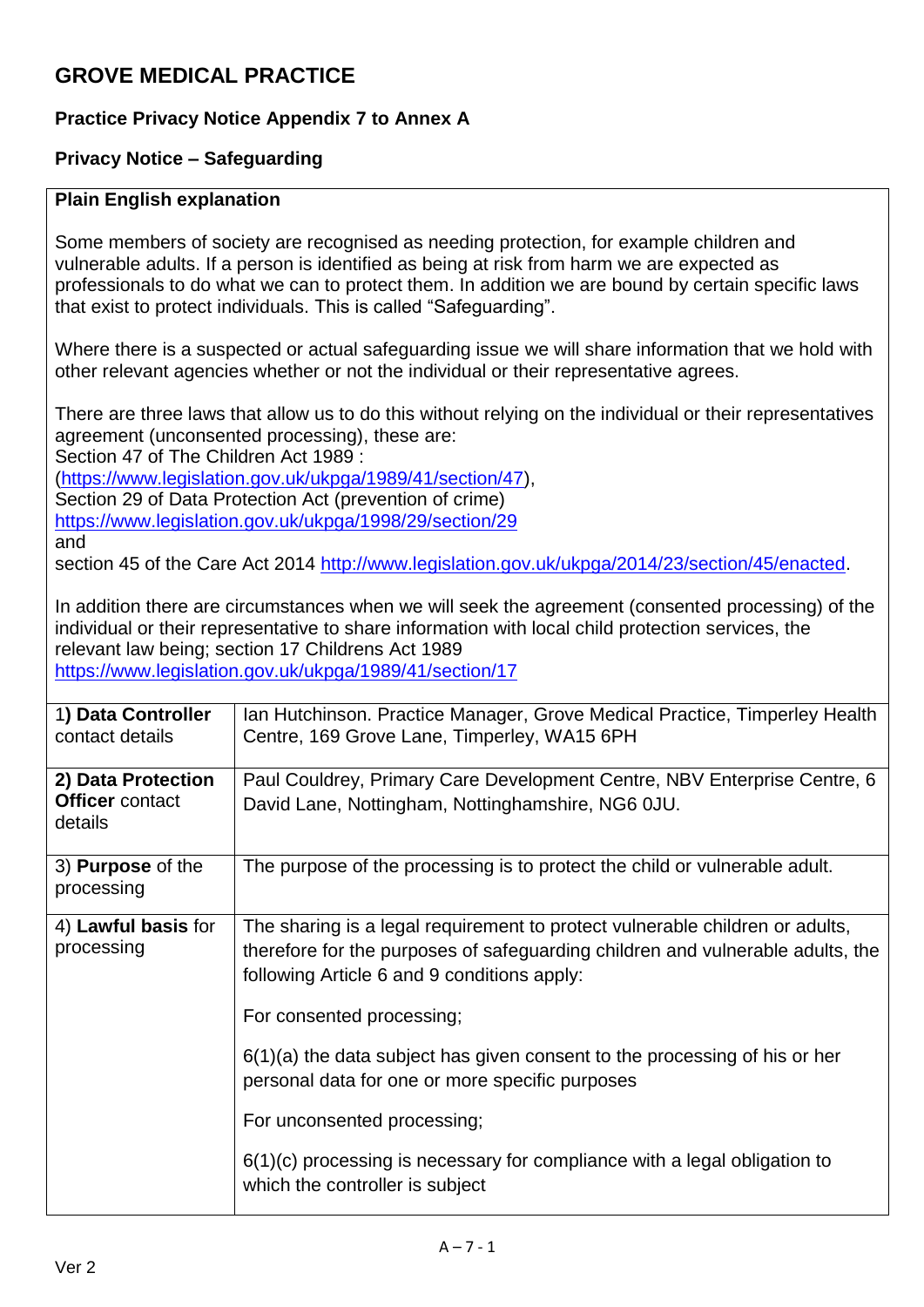|                                                                      | and:                                                                                                                                                                                                                                                             |
|----------------------------------------------------------------------|------------------------------------------------------------------------------------------------------------------------------------------------------------------------------------------------------------------------------------------------------------------|
|                                                                      | $9(2)(b)$ ' is necessary for the purposes of carrying out the obligations and<br>exercising the specific rights of the controller or of the data subject in the field<br>of social protection law in so far as it is authorised by Union or Member<br>State law' |
|                                                                      | We will consider your rights established under UK case law collectively<br>known as the "Common Law Duty of Confidentiality"*                                                                                                                                    |
| 5) Recipient or<br>categories of<br>recipients of the<br>shared data | The data will be shared with [insert local safeguarding services names and<br>contact details]                                                                                                                                                                   |
| 6) Rights to object                                                  | This sharing is a legal and professional requirement and therefore there is no<br>right to object.<br>There is also GMC guidance:<br>https://www.gmc-                                                                                                            |
|                                                                      | uk.org/guidance/ethical_guidance/children_guidance_56_63_child_protection<br>.asp                                                                                                                                                                                |
| 7) Right to access<br>and correct                                    | The DSs or legal representatives have the right to access the data that is<br>being shared and have any inaccuracies corrected. There is no right to have<br>accurate medical records deleted except when ordered by a court of Law.                             |
| 8) Retention period                                                  | The data will be retained for active use during any investigation and<br>thereafter retained in an inactive stored form according to the law and<br>national guidance                                                                                            |
| 9) Right to<br>Complain.                                             | You have the right to complain to the Information Commissioner's Office, you<br>can use this link https://ico.org.uk/global/contact-us/                                                                                                                          |
|                                                                      | or calling their helpline Tel: 0303 123 1113 (local rate) or 01625 545 745<br>(national rate)                                                                                                                                                                    |

\* "Common Law Duty of Confidentiality", common law is not written out in one document like an Act of Parliament. It is a form of law based on previous court cases decided by judges; hence, it is also referred to as 'judge-made' or case law. The law is applied by reference to those previous cases, so common law is also said to be based on precedent.

The general position is that if information is given in circumstances where it is expected that a duty of confidence applies, that information cannot normally be disclosed without the information provider's consent.

In practice, this means that all patient information, whether held on paper, computer, visually or audio recorded, or held in the memory of the professional, must not normally be disclosed without the consent of the patient. It is irrelevant how old the patient is or what the state of their mental health is; the duty still applies.

Three circumstances making disclosure of confidential information lawful are:

- where the individual to whom the information relates has consented;
- where disclosure is in the public interest; and